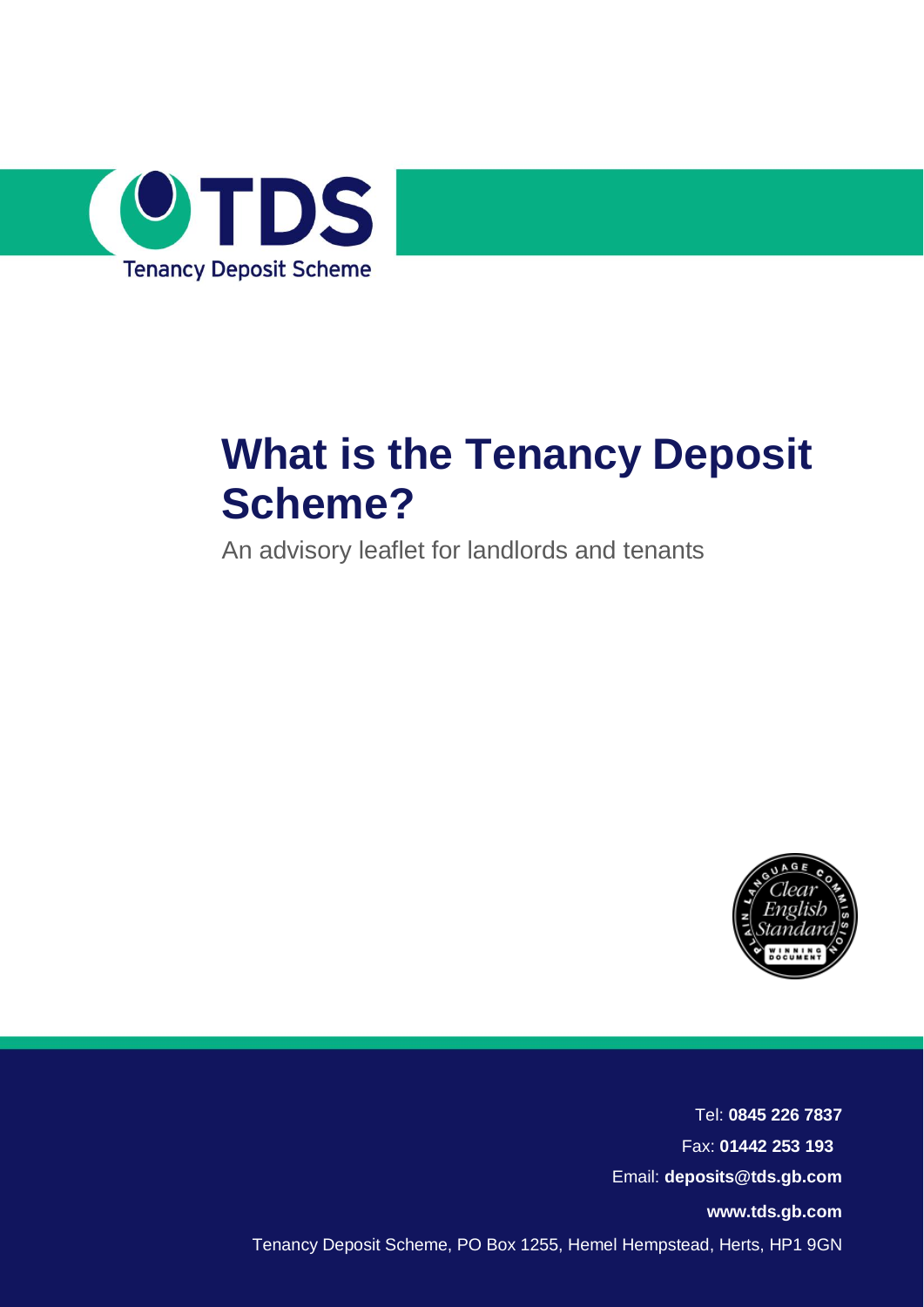# **What is TDS?**

The Tenancy Deposit Scheme (TDS) is run by The Dispute Service Ltd. It is an insurancebacked tenancy deposit protection scheme authorised by the government.

TDS has two main roles:

- To protect deposits.
- To help resolve disputes about deposits.

## **What is tenancy deposit protection?**

Tenancy deposit protection applies to all deposits for assured shorthold tenancies that started in England or Wales on or after 6 April 2007. By law, a landlord or agent who receives a deposit for such a tenancy must protect the deposit.

Most residential tenancies in the private rented sector are assured shorthold tenancies, with some exceptions. For example, a tenancy cannot be an assured shorthold tenancy if:

- $\bullet$  the tenant is a company;
- $\cdot$  the rent is more than £100,000 a year:
- the tenancy is for a holiday let; or
- a university or college rents the accommodation to its students.

Tenancy deposit protection means:

- protecting a tenant's deposit with a government-authorised scheme such as TDS;
- providing the tenant with prescribed information about where their deposit is being protected and how it will be managed.

Tenancy deposit protection schemes can be one of two kinds:

- Custodial this is where the scheme itself holds the deposit during the tenancy.
- Insurance backed this is where the landlord or agent holds the deposit during the tenancy, but must give it to the scheme at the end of the tenancy if there is a dispute. The scheme is insured because this guarantees that tenants will always get back the money to which they are entitled. TDS is an insurance-backed scheme.

# **Each tenancy deposit scheme has its own rules setting out in detail how it operates. The TDS Rules are available from the TDS website and on request.**

## **What are the legal requirements?**

These are contained in sections 212–215 of, and Schedule 10 to, the Housing Act 2004 (as amended). Tenancy deposit protection applies to money received by a landlord or agent that is meant to be held as security in case a tenant does not comply with their obligations.

The landlord or agent must comply with the initial requirements of an authorised tenancy deposit protection scheme within 30 days of receiving the deposit. To protect a deposit with TDS, the landlord or agent needs to belong to the scheme, register the deposit on the TDS tenancy database, and pay a membership subscription or deposit protection charge.

A TDS member (landlord or agent) must also give the tenant 'prescribed information'. This information is set out in the Housing (Tenancy Deposits (Prescribed Information) Order 2007. It must also be given to anyone who paid the deposit on the tenant's behalf.

The prescribed information includes the contact details of the landlord and tenant, the rented property's address, the deposit amount and this leaflet. The landlord or agent must also specify which tenancy agreement clauses say how the deposit can be used.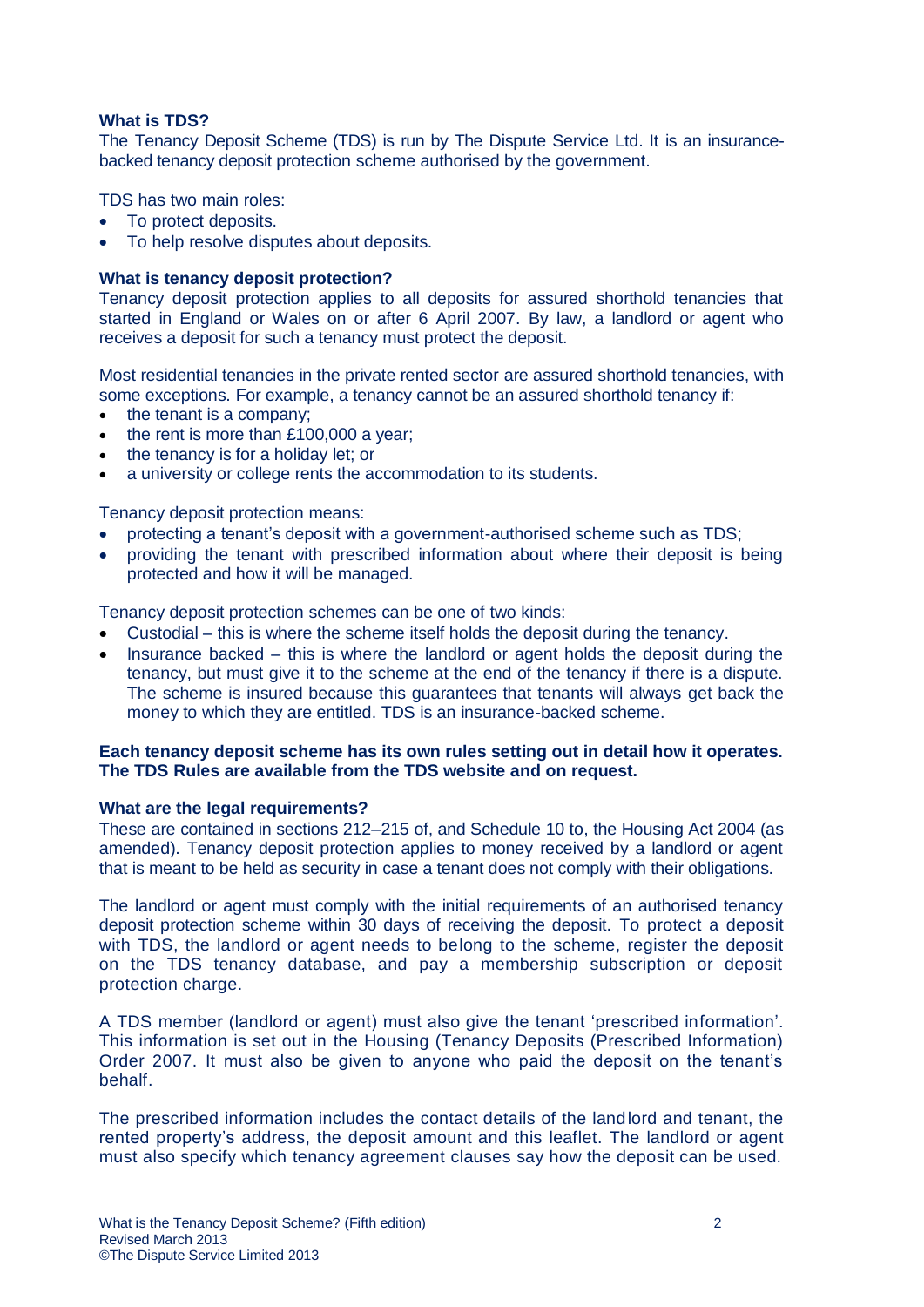Tenants must be given the opportunity to:

- check any document the landlord provides containing prescribed information; and
- sign it to confirm the information is accurate.

## **What if the landlord or agent does not comply?**

A landlord or agent should protect the deposit in an authorised scheme and provide the tenant (and any sponsor) with the prescribed information within 30 days of receiving the deposit. If they don't do so, then the tenant (or the person who paid the deposit) can take the landlord or agent to court. The court can order the landlord or agent to protect the deposit or repay it to the tenant. The court can also order the landlord or agent to pay the tenant compensation of between one and three times the deposit's value.

A landlord who has not correctly protected a deposit cannot serve a notice to end the tenancy and regain possession of it under section 21 of the Housing Act 1988. The landlord can only serve such a 'section 21 notice' after the deposit has been repaid or after any court case about the deposit has ended.

A landlord who has not given the tenant prescribed information within 30 days must not issue a section 21 notice until the prescribed information has been given. If this takes place more than 30 days after the landlord or agent received the deposit, the tenant can still apply to court for compensation of between one and three times the deposit's value.

TDS cannot award compensation to tenants if a landlord or agent fails to comply with the law relating to tenancy deposit protection. This can only be dealt with by the courts.

## **Is my deposit protected?**

Tenants can check if their deposit is registered with TDS by visiting [www.tds.gb.com.](http://www.tds.gb.com/) If tenants have received a Tenancy Deposit Protection Certificate, they should enter the code number from that certificate. Alternatively they can enter their surname, the deposit amount, the tenancy postcode, and the date their tenancy started.

If a member informs TDS that the protection of a deposit should be ended, TDS will make reasonable efforts to inform the tenant before ending the protection.

If the tenancy has not ended, the tenant (or one of the joint tenants) can object to the ending of deposit protection by phoning the TDS customer contact centre.

If the tenancy has ended and the tenant is not satisfied with the proposed split of the deposit, then the tenant can ask TDS to resolve the dispute within three months after the end of the tenancy.

## **What happens to the deposit after the landlord or agent receives it?**

The landlord or the agent will hold the deposit during the tenancy. The tenancy agreement should state who receives any interest it makes.

## **What happens to the deposit at the end of the tenancy?**

If there is no dispute about the return of the deposit at the end of the tenancy, the landlord or agent must pay the deposit to the tenant without delay, less any deductions that the tenant has agreed.

If there is a dispute about the return of the deposit or about proposed deductions, the parties should try to reach agreement without delay. Most disputes are resolved informally in this way. But if the deposit has not been returned to the tenant within 10 days of the tenant asking for it, any of the parties can ask TDS to resolve the dispute.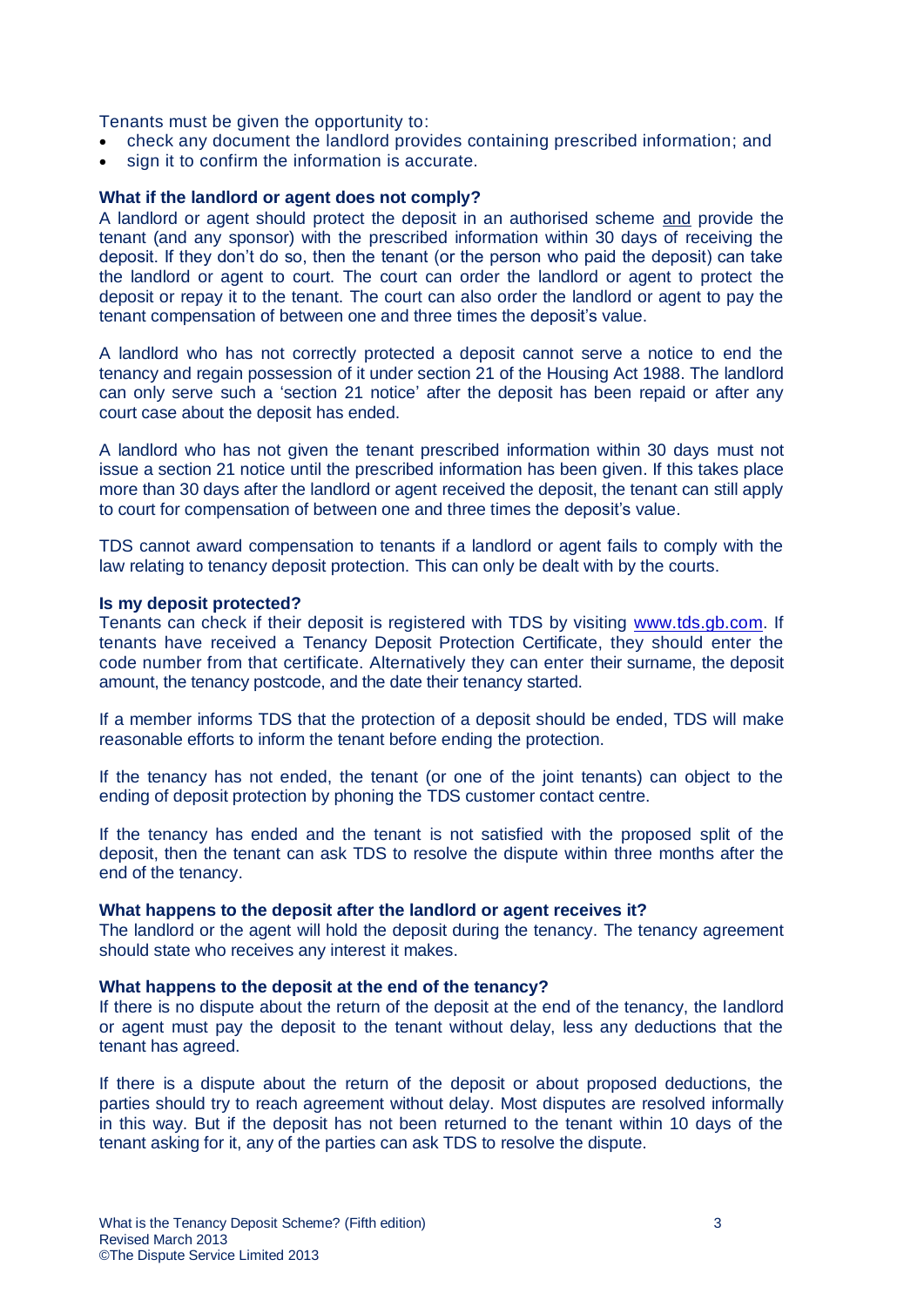# **If there is a dispute, what happens to the deposit?**

The landlord or agent can make a payment from the deposit if:

- both landlord and tenant have agreed; or
- the court has ordered the deposit to be paid; or
- TDS directs them to send the money to TDS.

Once TDS has been asked to resolve a deposit dispute, the landlord or the agent must send the disputed amount to TDS. By this time, the landlord or agent should have paid the tenant any part of the deposit that is not an agreed deduction or in dispute.

If whoever is holding the deposit does not send the disputed deposit amount to TDS, TDS will take legal action to recover it. This will not delay TDS in resolving the dispute. If the deposit holder cannot pay the disputed amount, for example because it has become insolvent, TDS will arrange the adjudication, pay the tenant the amount awarded by the adjudicator and make a claim to its insurers. The law requires TDS to guarantee only that the tenant receives the amount they are entitled to.

#### **How are disputes resolved?**

The person who wishes to send the dispute to TDS can do this online or by completing a **Dispute Application Form** giving details of the dispute, and any relevant supporting documents.

The deposit holder must then send the disputed amount to TDS. It will copy the dispute details to the other parties and give them 10 working days to consent to TDS resolving the dispute, respond to the claim, and send in their evidence.

If all the parties agree to TDS resolving the dispute, TDS will appoint an impartial adjudicator to make a binding decision, normally within 28 days of receiving the parties' consent to resolving the dispute. If landlords and agents do not reply, they are treated as consenting. In all these cases, the adjudicator will normally make a decision within 28 days after the deadline for giving evidence.

Within a further 10 days of the adjudicator's decision, TDS will pay the amount due to each party.

The adjudicator's decision will be based only on the evidence sent to TDS – there will be no hearing or visit to the property.

The adjudicator's decision is final. There is no right of appeal to TDS or to the government department in charge of the tenancy deposit protection schemes.

Further details are set out in **The Tenancy Deposit Scheme Rules for the Independent Resolution of Tenancy Deposit Disputes** at [www.tds.gb.com.](http://www.tds.gb.com/)

#### **What if the landlord or tenant can't be contacted at the end of the tenancy?**

TDS cannot resolve a dispute if it cannot contact the parties to get their consent to TDS being involved. In these circumstances, the deposit holder must do the following:

- $\Box$  Make every practical effort over a reasonable period of time but not for longer than it would take TDS to resolve a dispute – to contact the (ex)-tenant/landlord using information readily available.
- $\Box$  Assess any damage, rent arrears and any other likely deductions from the deposit as they would normally do.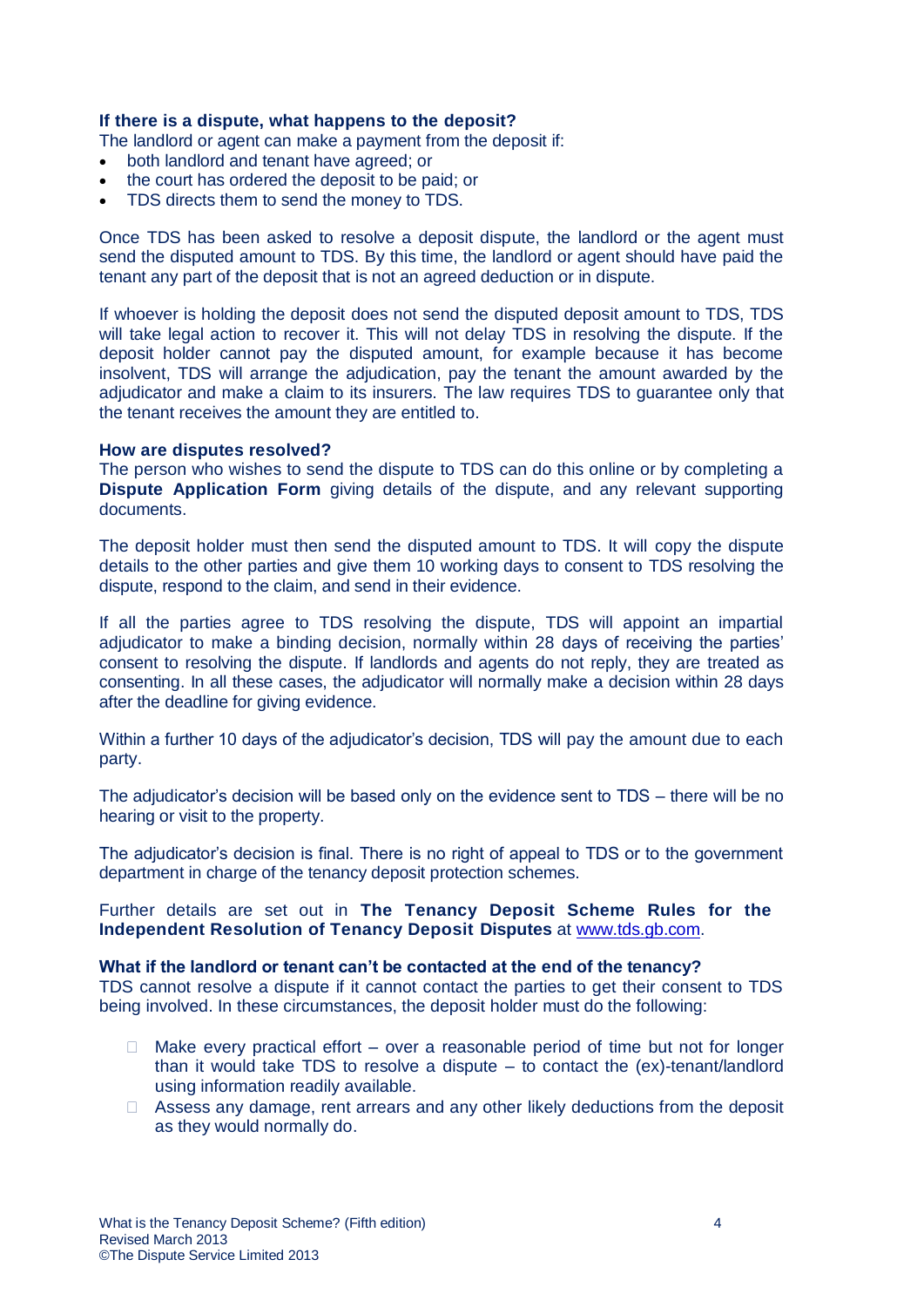$\Box$  Split the deposit, pay the party who is present the appropriate amount, and transfer the amount due to the absent tenant/landlord to a suitably chosen 'Client suspense (bank) account'.

The deposit holder should make a formal record of these activities and support it with suitable documents.

After enough time (usually at least six years) has passed from the last contact with the absent tenant/landlord, the deposit holder may then donate the absent party's share to a suitable registered charity – subject to a binding promise from the deposit holder that it would immediately pay from its own pocket any valid claim it later received from the beneficial or legal owner.

If the absent tenant/landlord returns within that time and seeks to dispute the allocation of the deposit, TDS may offer to adjudicate.

## **Is adjudication better than going to court?**

Deposit disputes need to be resolved quickly and cheaply. Tenants usually need the money as a deposit on their next property, and landlords need to know how much will be available to spend on things like redecoration, damage or repairs. Going to court takes time and can be expensive and stressful.

If TDS protects a deposit and the dispute goes to court, the disputed amount must be sent to TDS. TDS will distribute the deposit once it receives a final court order showing what is to happen to the deposit.

TDS can only resolve a dispute if the deposit has been registered with TDS. If a deposit has not been registered, the parties will have to go to court if they cannot agree a settlement.

Sometimes landlords or tenants prefer to go to court. It might be better for a landlord to go to court if they have a big claim that is well above the deposit. It might be better for a tenant to go to court if they have a counterclaim – say if they had to pay for boiler repairs because the heating did not work for several weeks. TDS cannot deal with counterclaims.

Where TDS cannot accept a dispute for adjudication, TDS will notify any other party to the dispute that this has happened. The other party to the dispute may then choose to go to court or rely on the agent's judgment if the agent is holding the deposit.

## **What can TDS deal with?**

Using the TDS dispute resolution service is not compulsory. If either the landlord or tenant does not agree to use the service, one of them could choose to go to court.

TDS can only deal with disputes about the deposit itself, and cannot make awards that are for more than the disputed deposit. If a larger amount is disputed, you may need to go to court. TDS cannot deal with counterclaims by tenants – such as a claim for disrepair. If you are a tenant and you wish to bring a counterclaim against your landlord, you will need to go to court.

TDS cannot deal with disputes between individual tenants, or between landlords and their agents. TDS does not act as a regulator and cannot order changes in trading practices, close down businesses, or prosecute landlords or agents. However, it does try to raise standards in the private rented sector by educating tenants, landlords and agents about the cause of disputes and how to avoid them.